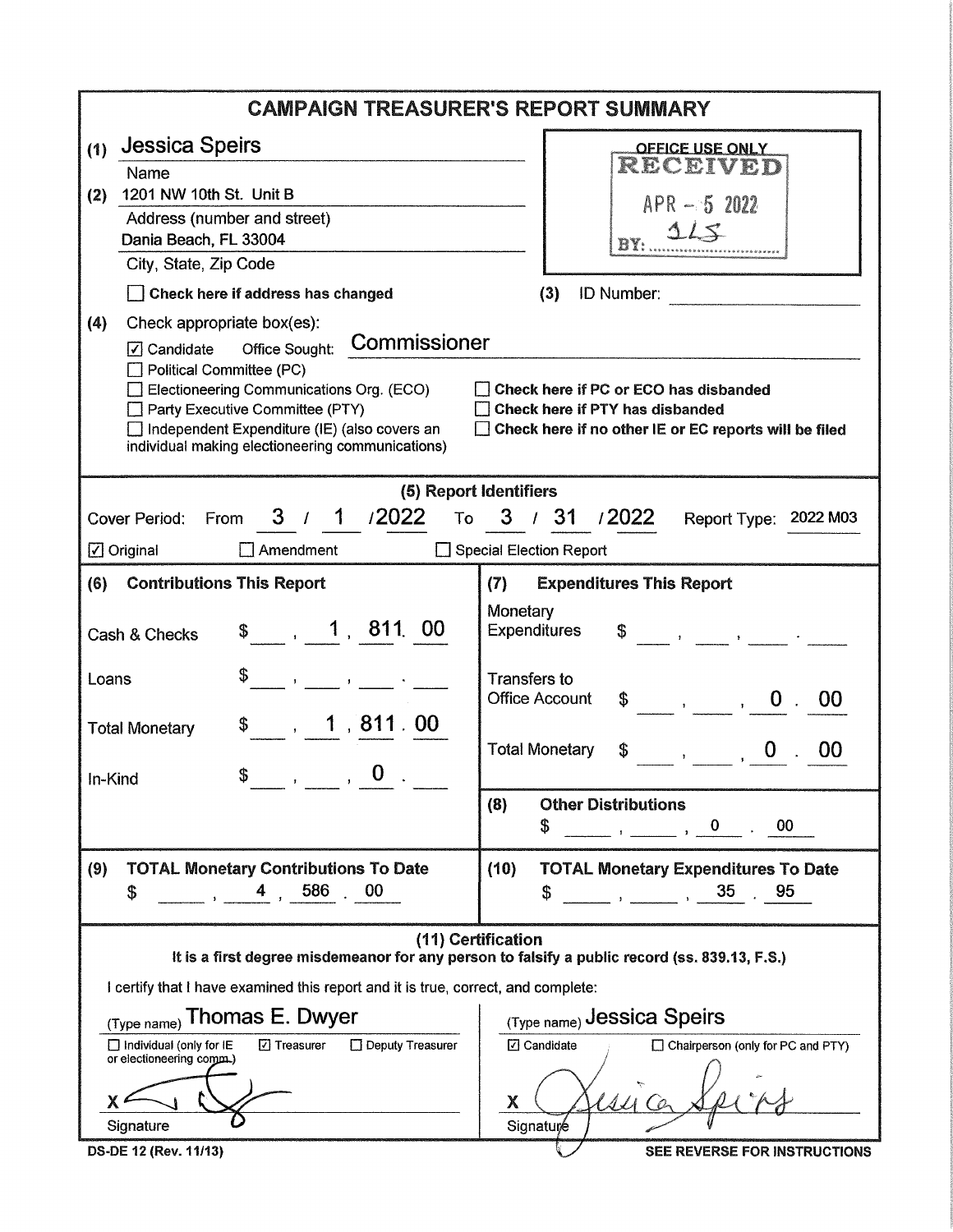## CAMPAIGN TREASURER'S REPORT - ITEMIZED CONTRIBUTIONS

## (1) Name: Jessica Speirs (2) 1.0. Number \_\_\_\_\_ \_

| (3) Cover Period                 | 3/1/2022<br>through                                                       |              | 3/31/2022                                          | (4) Page     | of<br>1     | 1         |            |
|----------------------------------|---------------------------------------------------------------------------|--------------|----------------------------------------------------|--------------|-------------|-----------|------------|
| (5)                              | (7)                                                                       |              | (8)                                                | (9)          | (10)        | (11)      | (12)       |
| Date                             | <b>Full Name</b>                                                          |              |                                                    |              |             |           |            |
| (6)                              | (Last, Suffix, First, Middle)                                             |              |                                                    |              |             |           |            |
| Sequence                         | <b>Street Address &amp;</b>                                               |              | Contributor                                        | Contribution | In-kind     |           |            |
| Number                           | City, State, Zip Code                                                     | Type         | Occupation                                         | <b>Type</b>  | Description | Amendment | Amount     |
| $\mathbf{3}$<br>1712022<br>1     | Anna Rosen<br>2636 Key Largo Lane<br>Ft. Lauderdale, FL<br>33312          | I            |                                                    | <b>CAS</b>   |             |           | \$20.00    |
| 3 / 8 / 2022<br>$\mathbf{2}$     | Machado Irabister<br>1438 Coolidge St.<br>Hollywood, FL 33020             |              |                                                    | <b>CAS</b>   |             |           | \$20.00    |
| 10 / 2022<br>3 <sup>1</sup><br>T | FLSC, LLC<br>3911 SW 47th Ave.                                            | B            | <b>Textiles</b>                                    | <b>CHK</b>   |             |           | \$1,000.00 |
| 3                                | Ste.903<br>Davie, FL 33314                                                |              |                                                    |              |             |           |            |
| 3 / 21/2022<br>4                 | <b>Sherry Harris</b><br>107 Brandenberry Rd.<br>Brunswick, GA 31523       | $\mathbf{I}$ | <b>Retired</b>                                     | <b>CHK</b>   |             |           | \$500.00   |
| / 23/ 2022<br>$\mathbf{3}$<br>5  | <b>Bob Scott Lighting, LLC</b><br>3521 SW 35th St.<br>West Park, FL 33023 | B            | <b>Lighting</b><br>$\mathbf{a}$<br><b>Electric</b> | <b>CHK</b>   |             |           | \$221.00   |
| 3 / 23 / 2022<br>6               | <b>Walsh's Pub</b><br>2217 N. Federal Highway<br>Hollywood, FL            | В            |                                                    | <b>CAS</b>   |             |           | \$50.00    |
| T<br>T                           |                                                                           |              |                                                    |              |             |           |            |

OS-DE 13 (Rev. 11/13) SEE REVERSE FOR INSTRUCTIONS AND CODE VALUES